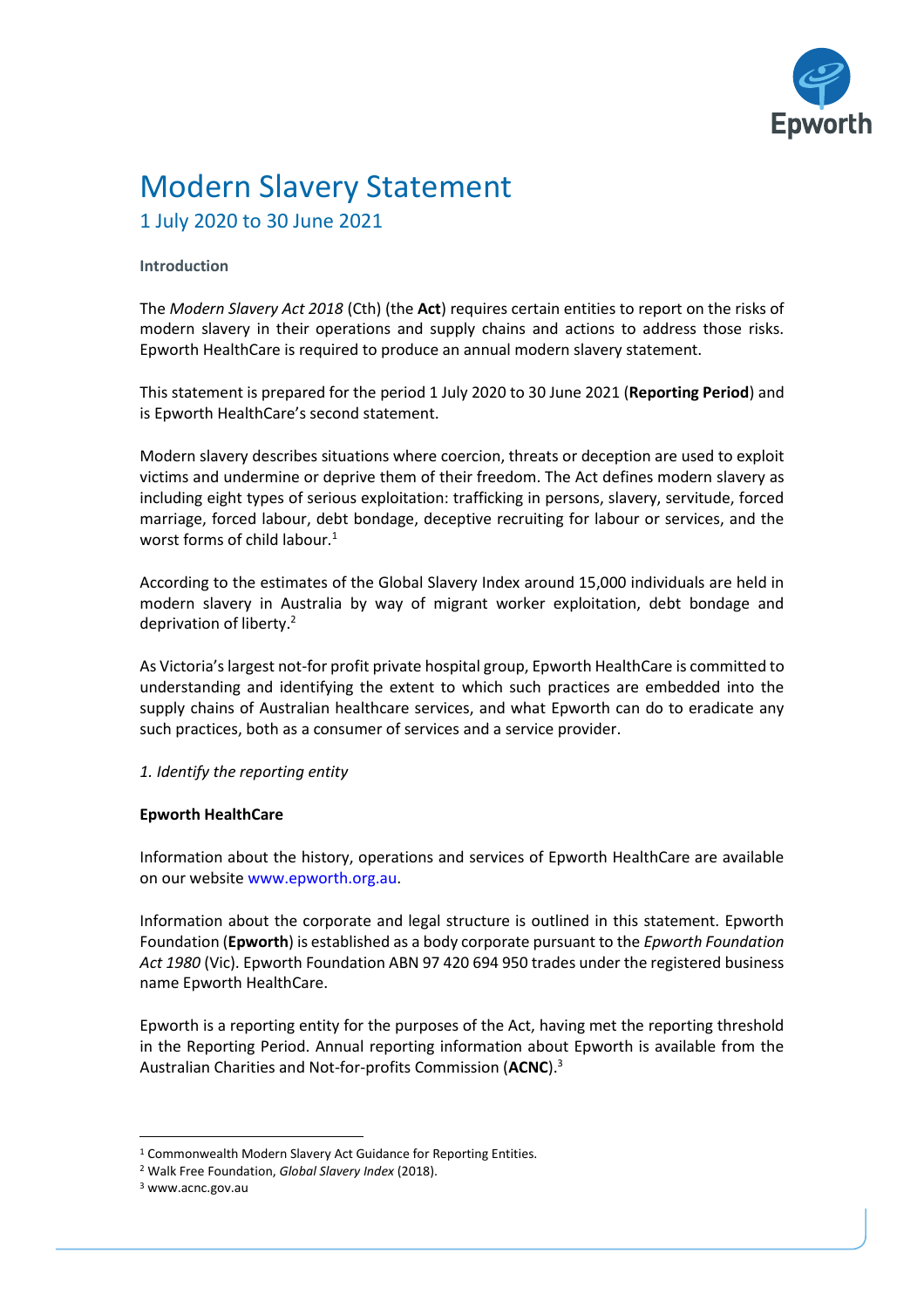

Epworth operates across a number of private hospitals in Victoria, Australia including:

- Epworth Brighton
- Epworth Camberwell
- Epworth Cliveden
- Epworth Eastern
- Epworth Freemasons
- Epworth Geelong
- Epworth Hawthorn
- Epworth Richmond

Epworth has a number of related entities involved in the provision of health services and philanthropic activities related to health promotion and advancing culture (**Epworth Group**). These entities are not reporting entities for the purposes of the Act. However, this Statement is provided on behalf of all entities in the Epworth Group, given Epworth Foundation conducts all sourcing and procurement on behalf of these entities and is responsible for compliance with the Act, and staffing requirements of the other entities are supplied by Epworth Foundation.

To the extent that this statement outlines activities conducted by Epworth, those activities have been conducted by Epworth on its own behalf and on behalf of the entities listed below, unless expressly stated otherwise. Accordingly, other entities in the Epworth Group are reporting on a voluntary basis.

#### • **Epworth Medical Foundation Limited ABN 59 135 483 055 (EMF)**

Epworth Foundation is the sole member of EMF, a public company limited by guarantee and registered with the ACNC as a health promotion charity.

During the Reporting Period and as at the date of this statement EMF's principal activity is to promote the prevention or control of diseases in human beings by raising funds to provide Epworth's patients with the best possible facilities, equipment, surgical expertise and access to research.

#### • **Epworth Arts Foundation Limited ABN 62 606 612 220 (EAFL)**

Epworth Foundation is the sole member of EAFL, a public company limited by guarantee and registered as a charity for the purposes of advancing culture with the ACNC.

During the Reporting Period and as at the date of this statement EAFL receives donated art works (Collection) via the Australian Government's Cultural Gift's Program.

#### *2. The entity's structure, operations and supply chain*

#### **Epworth's structure, operations and supply chain**

These facilities provide a range of private hospital and health services, outlined on our website www.epworth.org.au. Epworth is also the facility manager of the South West Regional Cancer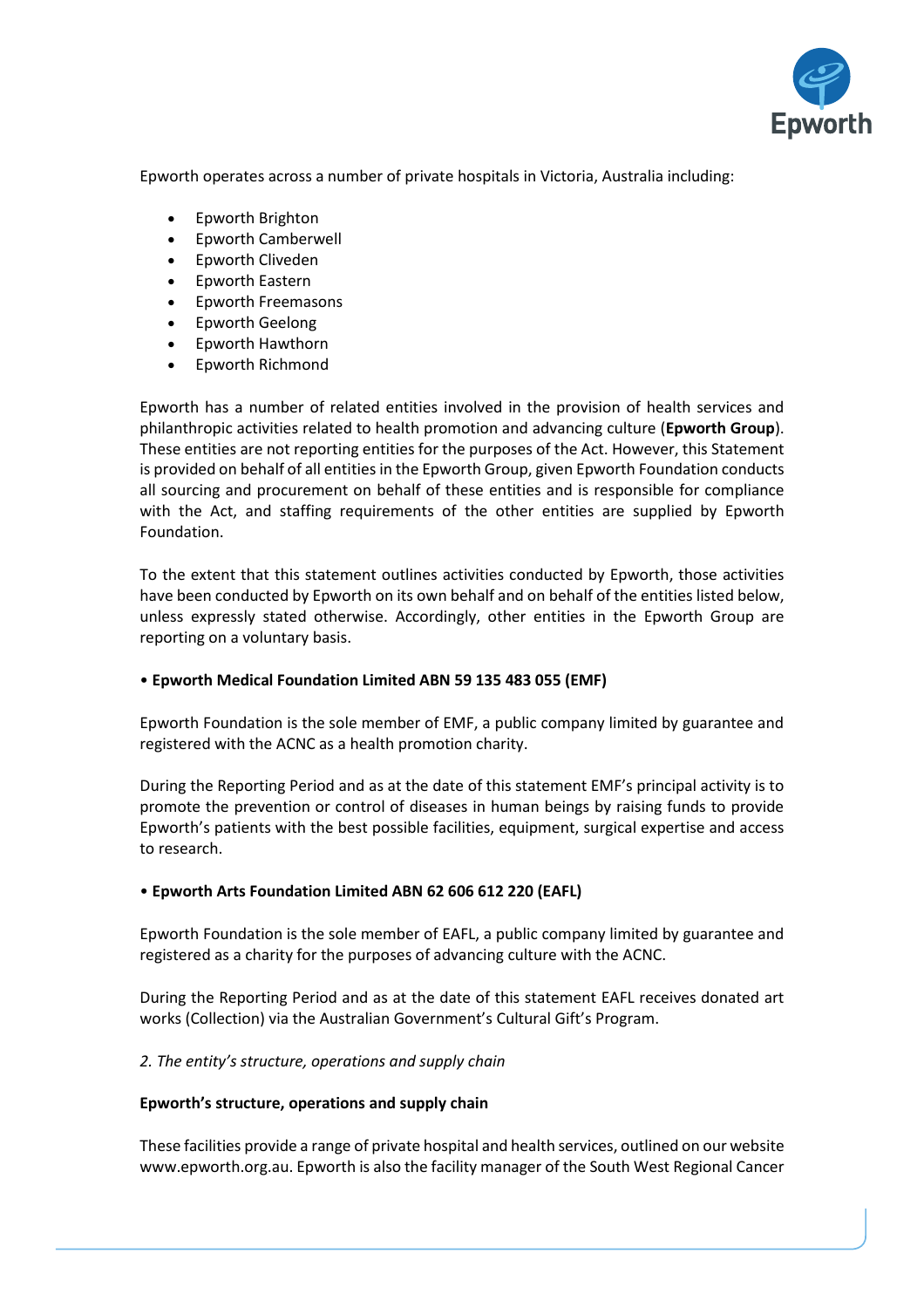

Centre on behalf of the State of Victoria, operates a transitional living rehabilitation centre in Thornbury and conducts a number of medical consulting suite facilities across south-east Melbourne.

To support its various health care and hospital operations, Epworth engages over 7,000 staff, comprising an employed and contracted workforce, and its supply chains consists of approximately 3,700 suppliers across a diverse range of industries. Our suppliers (and suppliers to our suppliers) are primarily located in Australia, but also in countries including Belarus, Canada, China, Costa Rica, Czech Republic, Dominican Republic, France, India, Ireland, Japan, Malaysia, Mexico, Poland, Slovakia, Sweden, Switzerland, Taiwan, Tunisia, UK and the US. Many of these countries have publicised records of modern slavery particularly, in those countries where the rule of law is low and low cost and migrant labour are the norm.

Given the range of inputs into the provision of health care services, Epworth has a vast supply chain that includes the purchase of products and services required for the delivery of hospital operations that would be common to most health care providers in Australia. Our suppliers (and suppliers to our suppliers) are primarily located in Australia and many have multi-level supply chains. In addition to those hospital specific products and services, Epworth procures goods and services related to a range of business functions including office and corporate administration, building and construction, engineering, labour hire, security, cleaning, catering, information technology infrastructure and uniforms.

*3. Risk of modern slavery practices in the entity's operations and supply chain and any entities owned or controlled by the reporting entity* 

#### **Risks of modern slavery practices in Epworth's operations and supply chains**

The risks of modern slavery for Epworth arise through its supply chains particularly for products and services sourced in Australia or overseas and extending beyond direct suppliers. For example, where a supplier of products exploits labour or creates unrealistic cost targets that can only be met with exploited labour, this constitutes modern slavery

The greatest area of risk by product type is sourcing medical goods that are associated with risks to labour and human rights, whether concerning gloves, surgical instruments, garments or electronic goods. Most medical equipment is sourced from Asia.

Epworth is committed to an action plan to reduce the prevalence of modern slavery in its supply chains. This commitment extends to working with its suppliers to identify products manufactured in countries where modern slavery is a recognised or emerging risk.

The most significant area of modern slavery risk by geography for Epworth is the manufacture of products, or product components, sourced overseas. This equates to our top 500 suppliers.

#### **Impact of COVID-19**

The Australian Border Force (ABF) in its *Modern Slavery Act Information Sheet: Coronavirus* acknowledged the impacts of COVID-19 in Australia for the 2021 reporting period<sup>4</sup>. ABF

<sup>4</sup> Australian Border Force, *Modern Slavery Act Information Sheet: Coronavirus*.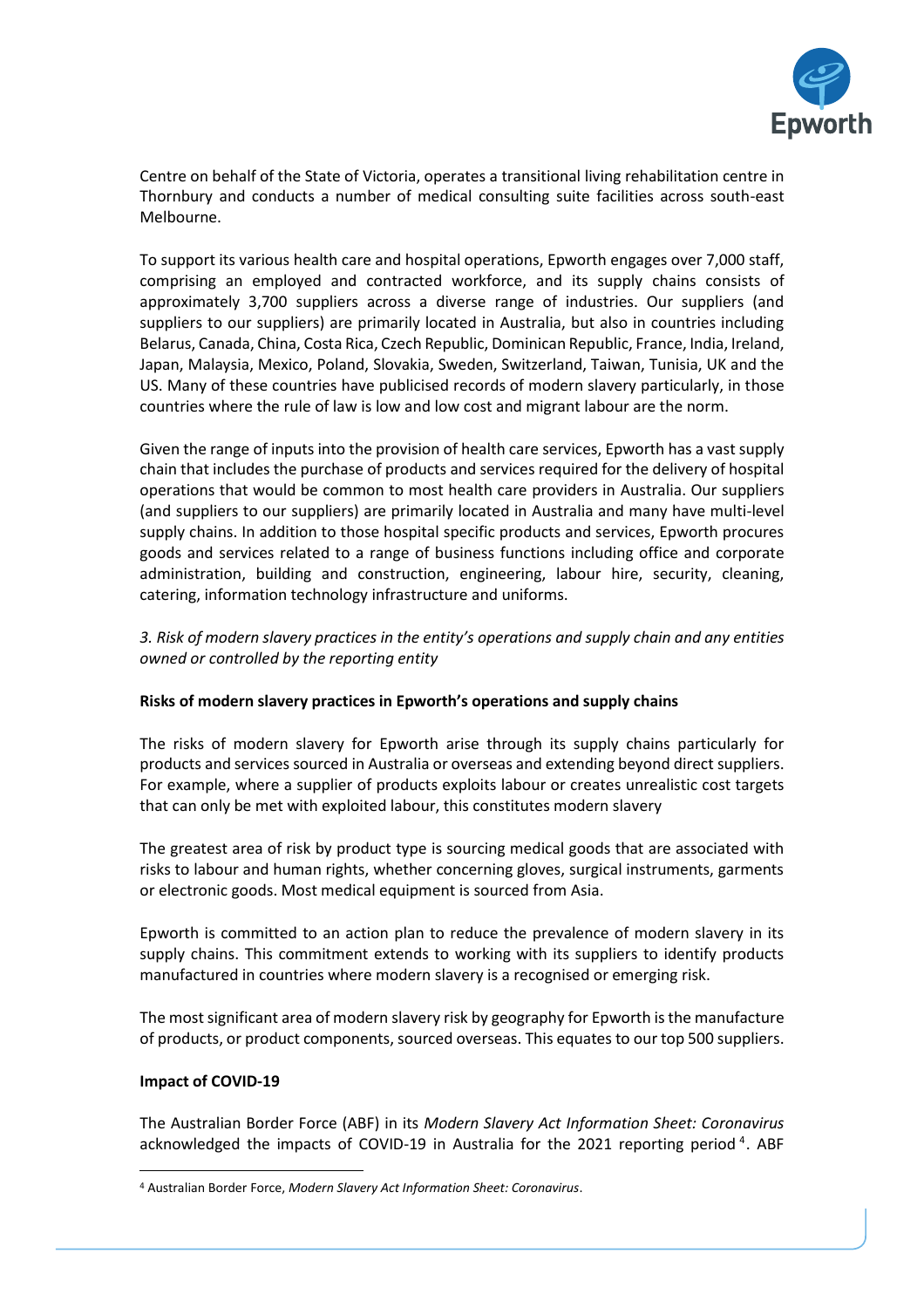

encouraged entities to include information in their modern slavery statements about relevant activities delayed or unable to be undertaken during the period and encouraged their resumption between the end of the reporting period and the deadline for submitting statements.

In April 2020, Epworth entered into an agreement with the Victorian Government to make available its infrastructure, essential equipment, supplies and workforce, to boost the capacity of the Victorian hospital system through the coronavirus pandemic as part of the COVID-19 Response Plan.

The agreement provided funding to Epworth to relieve pressure on public hospitals and ensure the State's entire health system operated at full capacity to care for Victorians during the coronavirus pandemic.

Under the terms of the agreement, Epworth was required to make infrastructure, essential equipment (including ventilators), supplies including personal protective equipment (PPE), workforce and additional resources fully available to the Victorian hospital system.

Epworth's operations were refocused to support the COVID-19 response through the provision of services including:

- Hospital services for public patients both positive and negative for COVID-19.
- Category 1 elective surgery.
- Utilisation of wards and theatres to expand ICU capacity; and
- Accommodation for quarantine and isolation cases where necessary, and safety procedures and training.

The agreement provided for the operation of Epworth during the reporting period as part of the extension of the public health system, while preserving the sector's capacity to resume private hospital services after the epidemic.

As a result of these arrangements, Epworth's normal operations were partially suspended to some extent in each quarter of the reporting period. Planned activity, including the intended implementation of components of Epworth's modern slavery action plan, were delayed and resumed only in the fourth quarter of the reporting period.

*4. Actions taken to assess and address modern slavery risks, including due diligence and remediation processes* 

#### **Assessing and addressing modern slavery risks**

During the period 1 July 2020 to 30 June 2021, Epworth developed its framework to address modern slavery risks through the implementation of components of its action plan. Given the focus of the organisation on providing support to the Victoria's COVID-19 response during the majority of the reporting period, not all of the intended actions were able to be taken.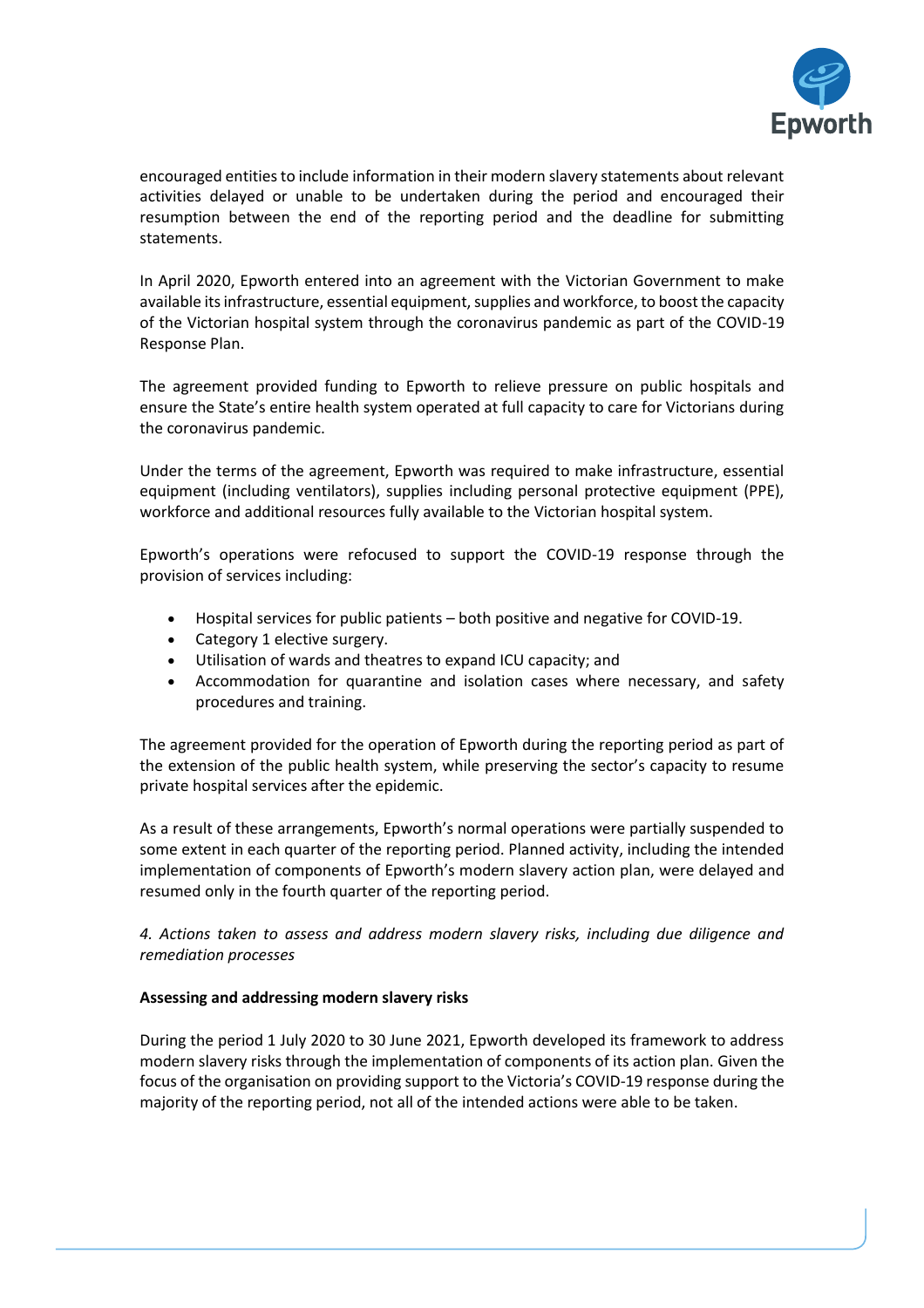

The following specific measures were undertaken:

## • *Supplier Audit*

Epworth's top 50 suppliers based on annual spend were assessed for their potential for modern slavery risk based on a review of the supplier's published modern slavery statements published by 31 March 2021 on the ABF Statements Register. A review of suppliers' modern slavery commitments under other jurisdictions such as the *UK Modern Slavery Act 2015* and the *California Transparency in Supply Chains Act 2010 (SB 657)* was conducted. Where no public statement was available, a desktop review of suppliers' publicly available policy statements was conducted to determine the extent of the supplier's engagement in and awareness of modern slavery issues.

The supplier audit found that fewer than 20% of Epworth's top 50 suppliers had prepared Modern Slavery Statements under the Act. However, 36% of Epworth's top 50 suppliers made a Modern Slavery Statement under the British and/or Californian legislation.

None of those suppliers which prepared Modern Slavery Statements identified significant or high risks of modern slavery in their supply chains and their statements indicated only a highlevel engagement in the identification and combat of modern slavery risks in their operations and supply chains.

Based on the supplier audit, it was concluded that suppliers with a potential high risk of modern slavery in their supply chain are not necessarily identifiable by spend or their geographic location because of the complex multi-tier supply chains whereby the location of manufacture may be many tiers from the distribution locations.

In response to the results of the desktop supplier audit, a supplier questionnaire was developed to elicit more information from suppliers about their supply chains and increase their awareness of modern slavery risks to prompt further investigation of their supply chains. The questionnaire will be distributed for responses during the FY22 reporting period.

#### • *Case study on Personal Protective Equipment*

The critical nature of, and high demand for Personal Protective Equipment (PPE), principally masks and gloves was highlighted during the COVID-19 pandemic.

In response to an increased focus in the US and the UK on forced labour issues associated with the manufacture of rubber gloves in Malaysia<sup>5</sup>, Epworth undertook a case study of disposable gloves as part of its modern slavery action plan.

Epworth responded to a request for information from Human Rights Law Centre about their research into trends in corporate reporting under the Act and its review of Australian healthcare and aged care companies that source disposable rubber gloves from Malaysia.

<sup>5</sup> *The Guardian*, "US Bars Rubber Gloves from Malaysian Firm Due to Evidence of Forced Labour", 30 March, 2021[, https://www.theguardian.com/global-development/2021/mar/30/us-bars-rubber-gloves-malaysian-firm](https://www.theguardian.com/global-development/2021/mar/30/us-bars-rubber-gloves-malaysian-firm-top-glove-evidence-forced-labour)[top-glove-evidence-forced-labour](https://www.theguardian.com/global-development/2021/mar/30/us-bars-rubber-gloves-malaysian-firm-top-glove-evidence-forced-labour)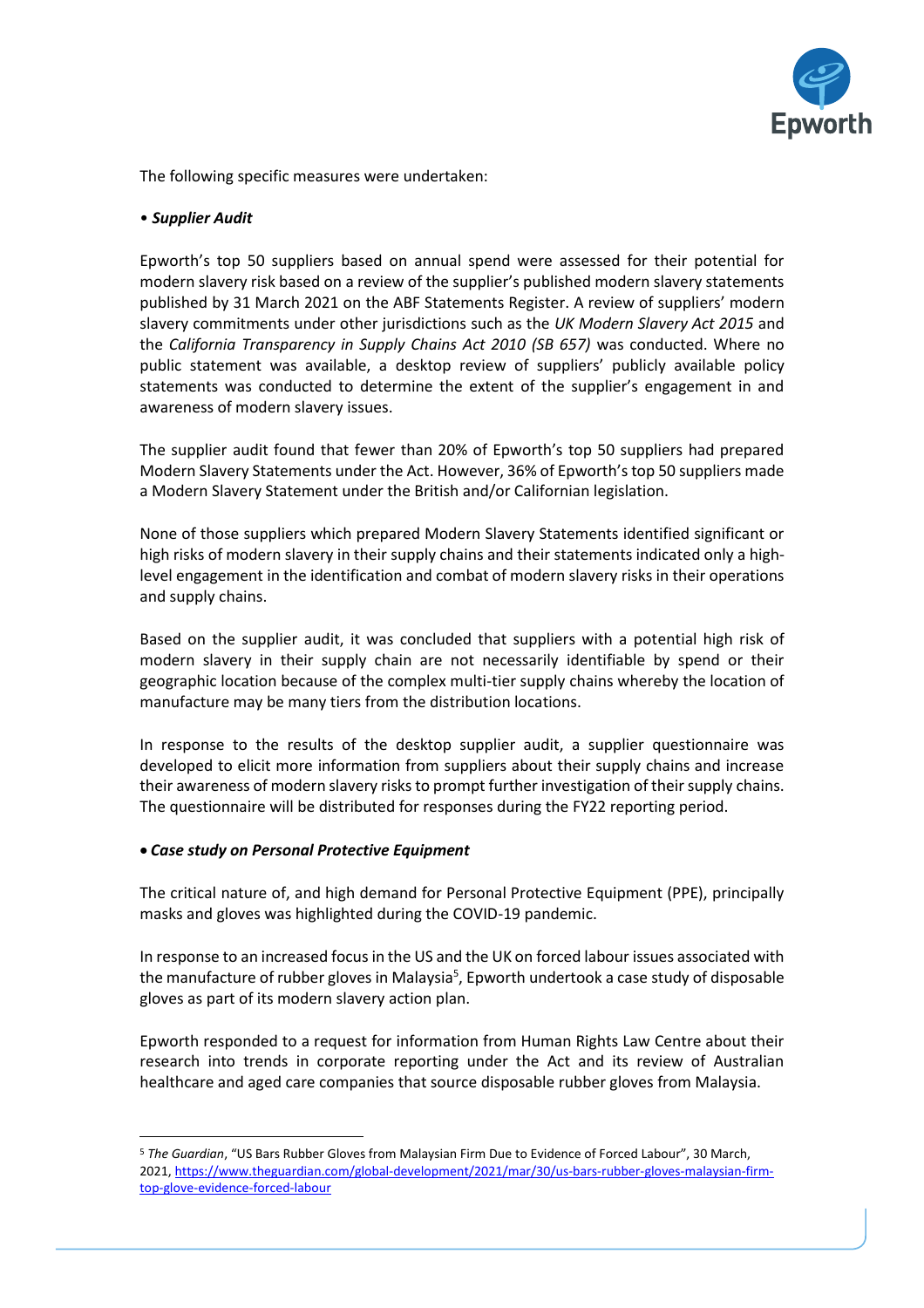

Epworth found that only one of its PPE suppliers published a Modern Slavery Statement and determined that its suppliers were distributors with complex multi-tier supply chains. While Epworth does not use rubber gloves, it was determined that at least some of the disposable gloves supplied by Epworth's distributor are manufactured in Malaysia.

During the COVID-19 pandemic, modern slavery considerations were not factored into the procurement of PPE.

To address this potential risk of modern slavery in the supply chain, Epworth's PPE suppliers (distributors) will be included in those suppliers asked to complete the supplier questionnaire, regardless of annual spend by Epworth with those suppliers.

Given that healthcare organisations use common distributors, Epworth considers there would be benefits of working with others in the health sector to address this and other modern slavery risks in operations and supply chains.

# • *Development of training session for selected Epworth staff*

A training program was developed to create and increase awareness among key Epworth procurement staff about modern slavery risks.

The training program comprises an interactive online primer to create awareness and understanding or modern slavery and gauge existing awareness of modern slavery among key Epworth staff; and a longer training workshop with a focus on identifying and responding to risks of modern slavery in the supply chain.

The impact of COVID-19 pandemic restrictions in Victoria during May and June 2021 resulted in the re-formulation of the training as an online program, now published and available to Epworth staff on the internal intranet.

#### *5. How the entity assesses the effectiveness of its actions*

#### **Assessment of the effectiveness of our actions to address modern slavery**

During the period 1 July 2020 to 30 June 2021 Epworth completed its high-level audit of suppliers and prepared a training and awareness program for delivery to staff involved in procurement. The supplier questionnaire will be sent to the top 50 suppliers and PPE distributors in the second half of calendar year 2021. The revised questionnaire better targets the identification of potential risks of modern slavery in Epworth's supply chains.

Further work on the review of documentation to set the framework for identifying modern slavery risks in its supply chains will be undertaken following the receipt of responses from suppliers to the questionnaire.

Epworth's operations and actions including the implementation of its action plan during the reporting period were necessarily constrained by the prioritisation of its role in Victoria's COVID-19 response plan.